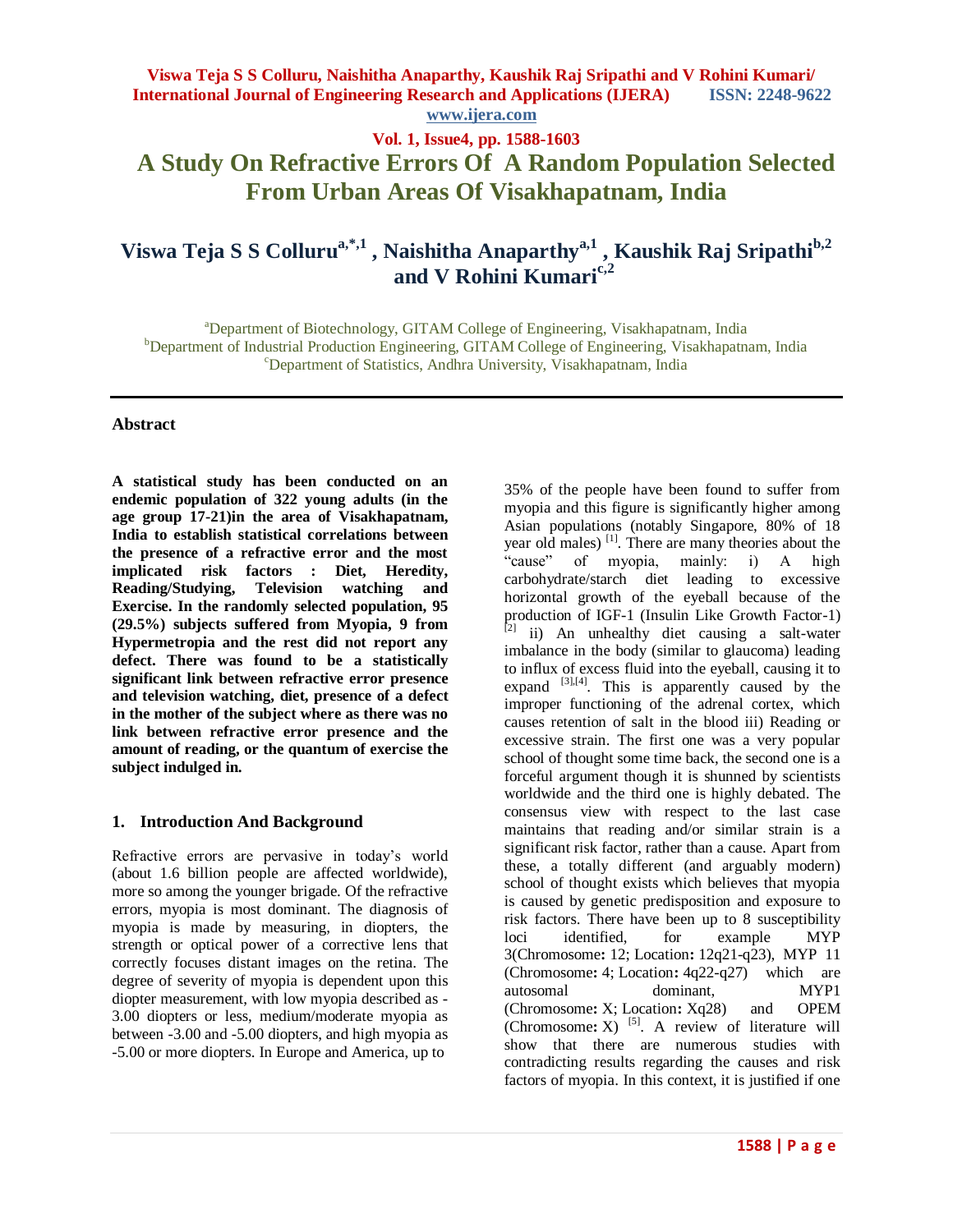## **Vol. 1, Issue4, pp. 1588-1603**

says that there still seems a lot to be resolved regarding the cause of myopia.

There are a number of foods that are recommended in order to avoid/ mitigate myopia. These include vitamin and other protein-rich foods like meat, deskinned poultry, liver, dairy products. Citrus fruits, leafy vegetables and fish are also strongly advocated by some  $^{[9]}$ .

This study was inspired by a casual observation by two of the authors that their vegetarian classmates who are myopic greatly outnumbered nonvegetarians suffering from any sort of refractive errors. Sometimes the lack of knowledge prevents any presumptions. We were at that point, relatively unaware of the theories regarding myopia. We had assumed that there must be something that was causing this apparently huge anomaly, at least among the current generation. We thus started off with the hypothesis that vegetarians were more susceptible to refractive errors than non-vegetarians and aimed to test it in a moderate-sized population, by conducting a survey and then performing a statistical analysis. This study brings a fresh perspective to the fore, since vegetarians are rarely found outside the Indian sub-continent.

#### **2. Materials And Methods**

A population of 322 people was selected, in the age group of 17-21 years during March to June, 2010. Subjects were most commonly selected from University campuses. There was no rigidity exercised as to whether the subject was born and/or brought up in Visakhapatnam. Thus different subjects might have been in Visakhapatnam for different amounts of time. This factor was not included in the analysis also.

A standard questionnaire was prepared for the subject to fill. The categorical data for analysis was obtained from the responses of the subjects. The questionnaire yielded data about their habits and average exposure to widely professed risk factors like reading or watching television. Data was also collected about the presence (and where possible, extent) of refractive errors in either or both parents. All subjects were duly briefed about the nature of the study and the importance of providing information that is

accurate to the best of their knowledge, prior to the questionnaire filling exercise.

The data obtained was then analysed using SPSS (Statistical Package for Social Science) version 16.0 (SPSS Statistics is a comprehensive, easy-to-use set of predictive analytic tools for business users, analysts and statistical programmers. It has been developed by International Business Machines).

Since the data obtained was categorical ("yes or no" type), co-relation coefficients were not calculated. Instead, the chi-square test for detecting an association between different variables was used. The level of confidence was assumed to be 95 % and consequently, a **p** value of less than 0.05 in the Pearson chi-square test was taken to be statistically significant.

# **3. Results**

The following significant results were obtained,

- 1. 33.5% of the population (108/322) suffered from refractive errors, of which myopia constituted the majority, 88.0 % (95/108).
- 2. There was found to be a statistically significant link ( $p<0.05$ ) between diet type and presence of an eye defect. (62.9% of vegetarians reported a defect, where as only 25.4% of non vegetarians did)
- 3. A statistically significant link  $(p<0.05)$  was also found to exist between the type of nonvegetarian food most frequently consumed and the presence of an eye defect (only 11.1% of fish eaters reported defects, where as 32.9% of chicken eaters did)
- 4. There was found to be a statistically significant link  $(p<0.05)$  between the average number of hours spent watching television per day and the presence of an eye defect.
- 5. There was found to be a statistically significant link  $(p<0.05)$  between the presence of an eye defect in the subject and that of his/her mother.
- 6. There was **NO** association found between the average number of hours spent reading per day and the presence of an eye defect.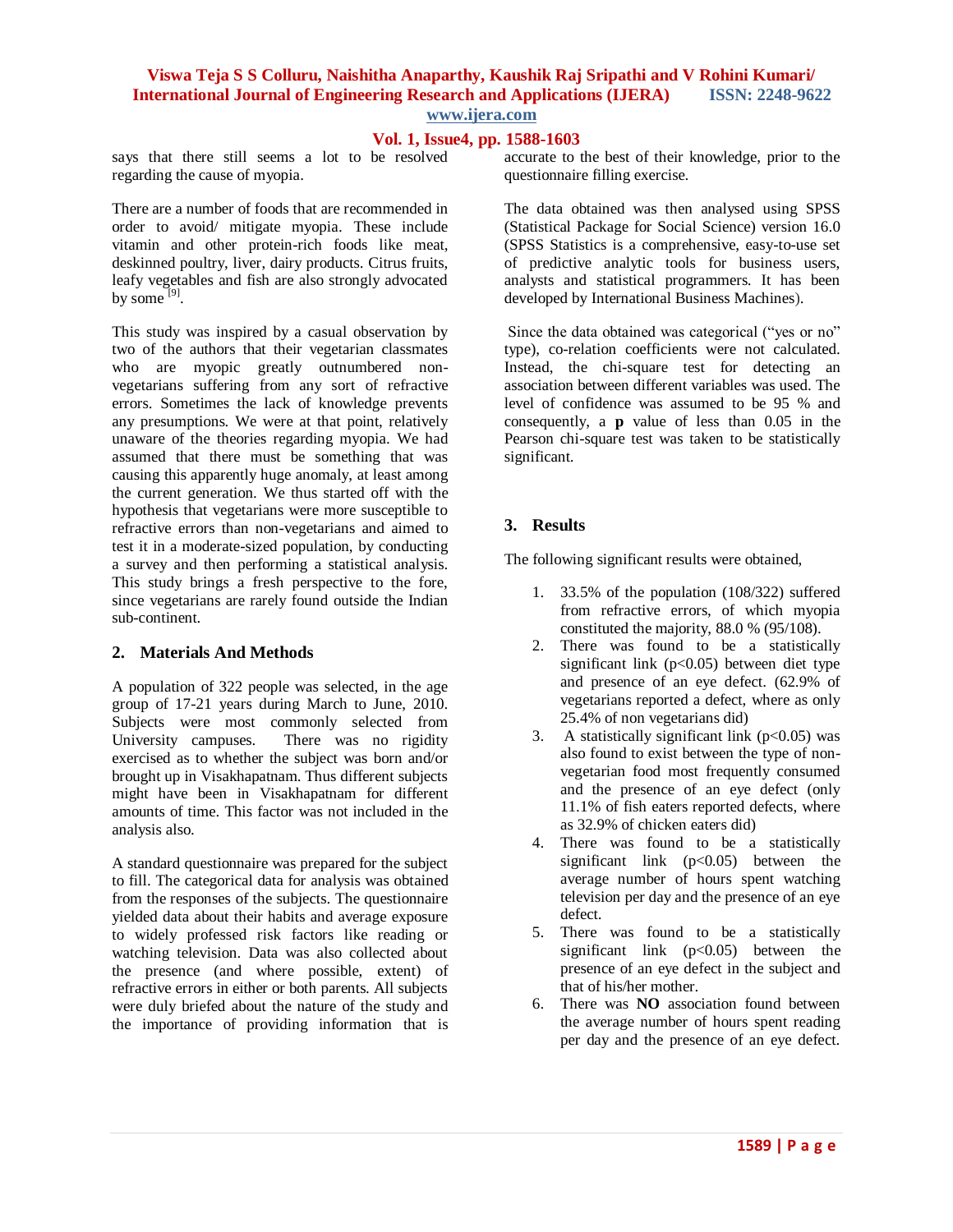# **Vol. 1, Issue4, pp. 1588-1603**

#### 4. **Tables And Figures**:

Table 1.0; This table shows the cross-tabulation between the presence of an eye defect and the type of defect.

|                             |     |                                      | Type of defect |        |         |                |        |
|-----------------------------|-----|--------------------------------------|----------------|--------|---------|----------------|--------|
|                             |     |                                      | Myopia         | Hyper  | NoSight | others         | Total  |
| Eyesight defect presence No |     | Count                                | 0              | 0      | 214     | 0              | 214    |
|                             |     | % within Eyesight defect<br>presence | .0%            | .0%    | 100.0%  | .0%            | 100.0% |
|                             |     | % within Type of defect              | .0%            | .0%    | 100.0%  | .0%            | 66.5%  |
|                             |     | % of Total                           | .0%            | .0%    | 66.5%   | .0%            | 66.5%  |
|                             | Yes | Count                                | 95             | 9      | 0       | 4              | 108    |
|                             |     | % within Eyesight defect<br>presence | 88.0%          | 8.3%   | .0%     | 3.7%           | 100.0% |
|                             |     | % within Type of defect              | 100.0%         | 100.0% | .0%     | 100.0%         | 33.5%  |
|                             |     | % of Total                           | 29.5%          | 2.8%   | .0%     | 1.2%           | 33.5%  |
| Total                       |     | Count                                | 95             | 9      | 214     | $\overline{4}$ | 322    |
|                             |     | % within Eyesight defect<br>presence | 29.5%          | 2.8%   | 66.5%   | 1.2%           | 100.0% |
|                             |     | % within Type of defect              | 100.0%         | 100.0% | 100.0%  | 100.0%         | 100.0% |
|                             |     | % of Total                           | 29.5%          | 2.8%   | 66.5%   | 1.2%           | 100.0% |

Figure 1.0 : A Bar Chart showing the prevalence of a refractive error along with the type.



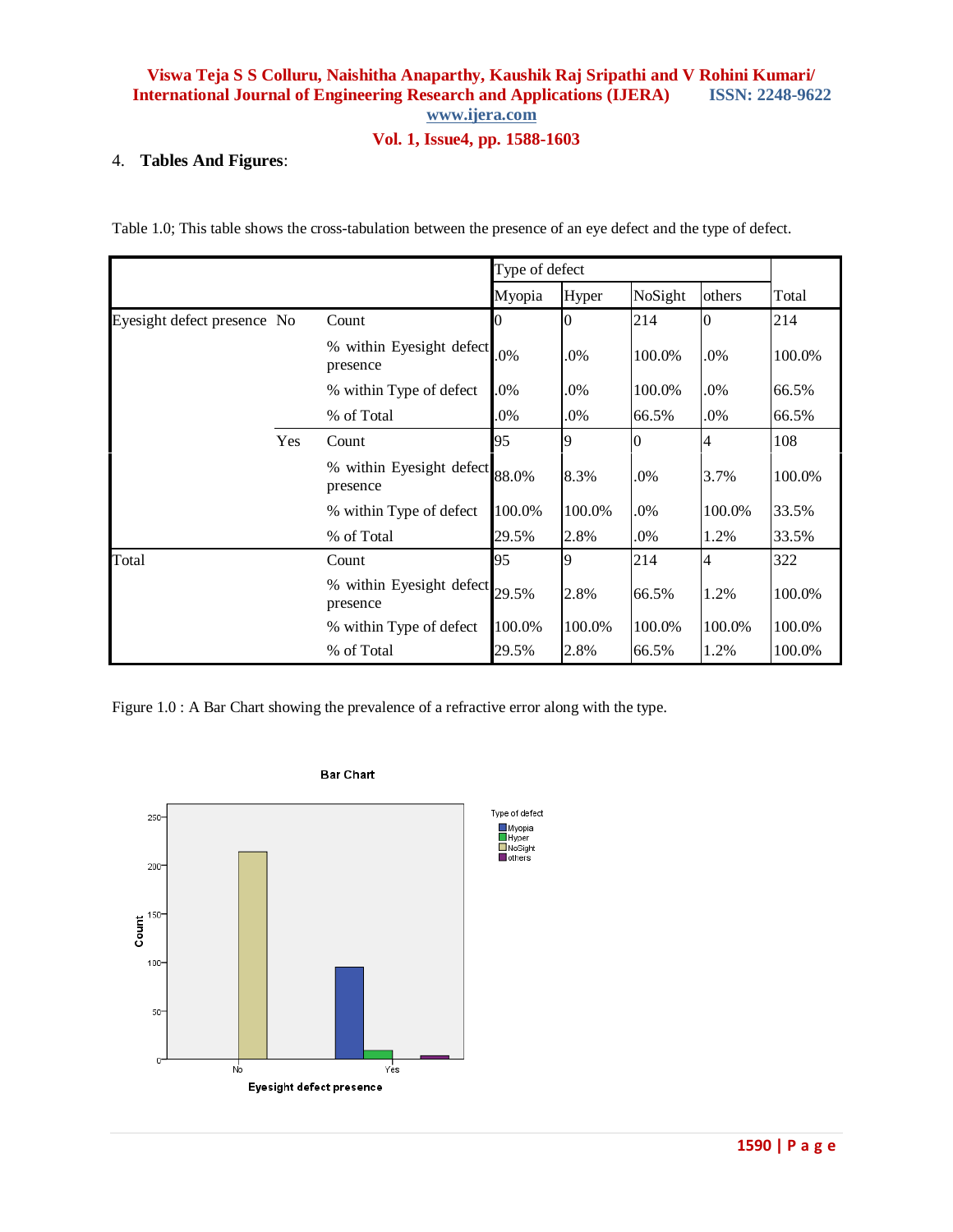# **Vol. 1, Issue4, pp. 1588-1603**

Table 2.0 : A table showing the cross- tabulation between the presence of an eye defect and the diet type.

|  |  | <b>Eyesight defect presence * Diet Type Crosstabulation</b> |  |
|--|--|-------------------------------------------------------------|--|

|                          |     |                                                     | Diet Type |        |        |
|--------------------------|-----|-----------------------------------------------------|-----------|--------|--------|
|                          |     |                                                     | non-veg   | Veg    | Total  |
| Eyesight defect presence | No  | Count                                               | 188       | 26     | 214    |
|                          |     | within Eyesight defect 87.9%<br>%<br>presence       |           | 12.1%  | 100.0% |
|                          |     | % within Diet Type                                  | 74.6%     | 37.1%  | 66.5%  |
|                          |     | % of Total                                          | 58.4%     | 8.1%   | 66.5%  |
|                          | Yes | Count                                               | 64        | 44     | 108    |
|                          |     | Eyesight defect $59.3\%$<br>within<br>%<br>presence |           | 40.7%  | 100.0% |
|                          |     | % within Diet Type                                  | 25.4%     | 62.9%  | 33.5%  |
|                          |     | % of Total                                          | 19.9%     | 13.7%  | 33.5%  |
| Total                    |     | Count                                               | 252       | 70     | 322    |
|                          |     | within Eyesight defect $78.3\%$<br>%<br>presence    |           | 21.7%  | 100.0% |
|                          |     | % within Diet Type                                  | 100.0%    | 100.0% | 100.0% |
|                          |     | % of Total                                          | 78.3%     | 21.7%  | 100.0% |

Figure 2.0 : A Bar Chart showing clearly the association between the presence of an eye defect and the diet type.



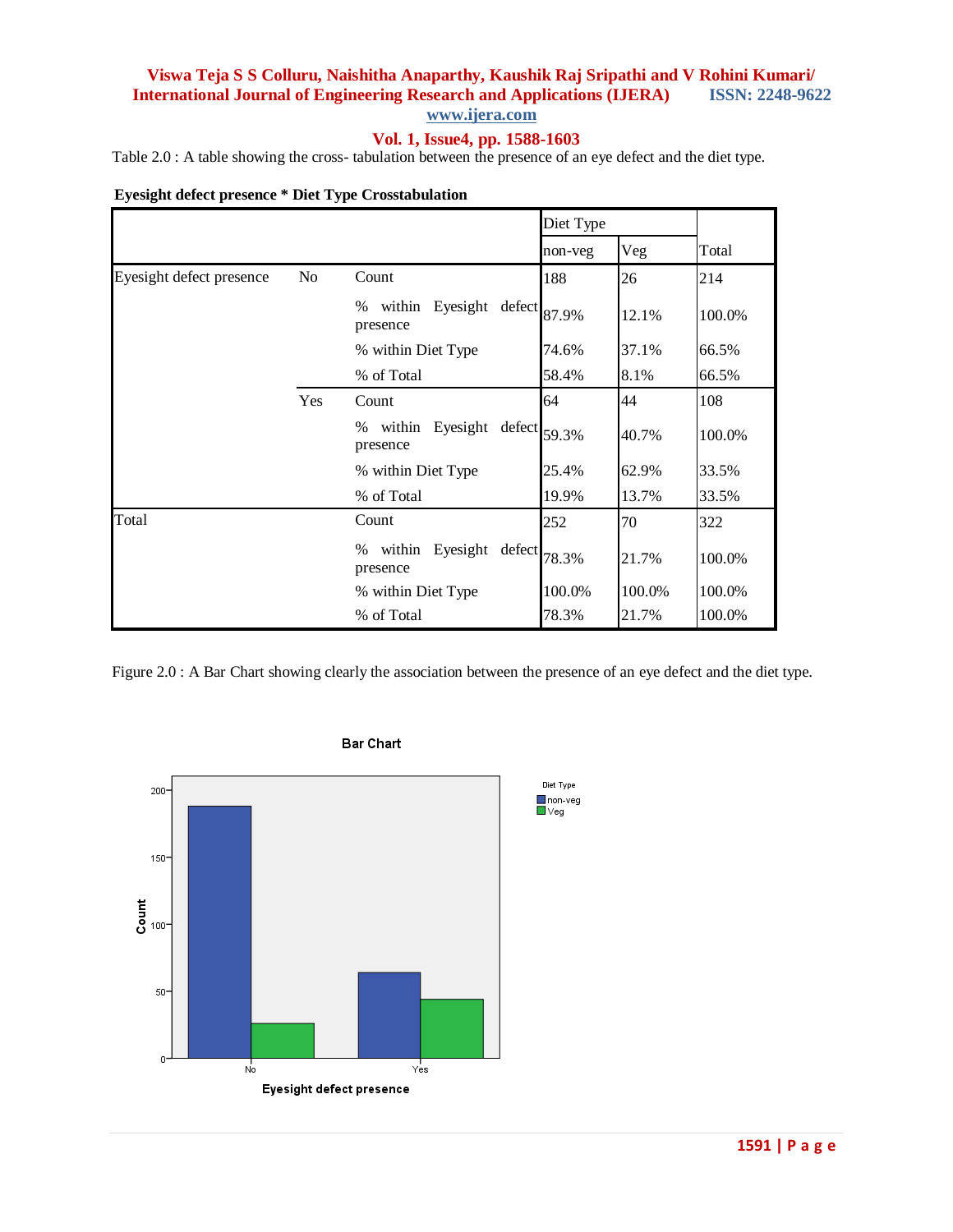### **Vol. 1, Issue4, pp. 1588-1603**

Table 2.1; A table showing the results of the chi-square test conducted to test the association between the presence of an eye defect and diet type.

**Since the p value obtained from the chi square test is less than 0.05 (the assumed level of significance), we conclude that there is an association between the presence of an eyesight defect in the subject and the diet type.**

#### **Chi-Square Tests**

|                                    | Value               | df | Asymp. Sig. (2-Exact Sig.<br>sided) | sided) | $(2$ -Exact Sig.<br>$(1 -$<br>sided) |
|------------------------------------|---------------------|----|-------------------------------------|--------|--------------------------------------|
| Pearson Chi-Square                 | 34.487 <sup>a</sup> |    | .000                                |        |                                      |
| Continuity Correction <sup>b</sup> | 32.827              |    | .000                                |        |                                      |
| Likelihood Ratio                   | 32.880              |    | .000                                |        |                                      |
| <b>Fisher's Exact Test</b>         |                     |    |                                     | .000   | .000                                 |
| Linear-by-Linear<br>Association    | 34.380              |    | .000                                |        |                                      |
| N of Valid Cases <sup>b</sup>      | 322                 |    |                                     |        |                                      |

a. 0 cells (.0%) have expected count less than 5. The minimum expected count is 23.48.

b. Computed only for a 2x2 table

Table 3.0; A table showing the cross-tabulation between presence of an eye defect and type of non vegetarian food consumed most frequently

| Eyesight defect presence * Type of non-veg consumed most frequently Crosstabulation |  |  |
|-------------------------------------------------------------------------------------|--|--|
|                                                                                     |  |  |

|                             |     |                                                          |         | Type of non-veg consumed most frequently |       |           |        |
|-----------------------------|-----|----------------------------------------------------------|---------|------------------------------------------|-------|-----------|--------|
|                             |     |                                                          | Chicken | Mutton                                   | Fish  | Only Veg. | Total  |
| Eyesight defect presence No |     | Count                                                    | 116     | 14                                       | 56    | 28        | 214    |
|                             |     | % within Eyesight defect<br>presence                     | 54.2%   | 6.5%                                     | 26.2% | 13.1%     | 100.0% |
|                             |     | % within Type of non-<br>veg consumed most<br>frequently | 67.1%   | 82.4%                                    | 88.9% | 40.6%     | 66.5%  |
|                             |     | % of Total                                               | 36.0%   | 4.3%                                     | 17.4% | 8.7%      | 66.5%  |
|                             | Yes | Count                                                    | 57      |                                          |       | 41        | 108    |
|                             |     | % within Eyesight defect<br>presence                     | 52.8%   | 2.8%                                     | 6.5%  | 38.0%     | 100.0% |
|                             |     | % within Type of non-<br>veg consumed most<br>frequently | 32.9%   | 17.6%                                    | 11.1% | 59.4%     | 33.5%  |
|                             |     | % of Total                                               | 17.7%   | .9%                                      | 2.2%  | 12.7%     | 33.5%  |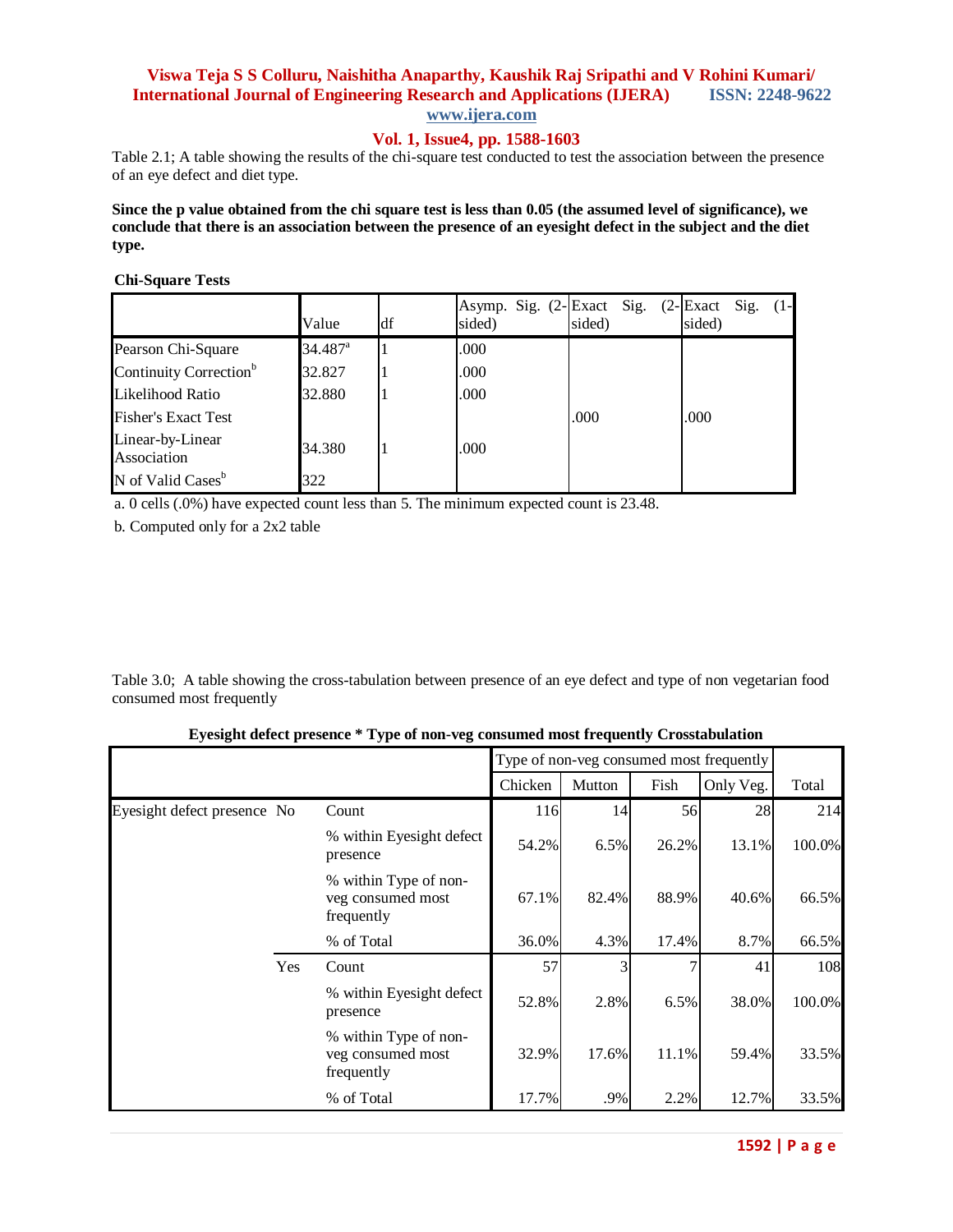|       | Vol. 1, Issue4, pp. 1588-1603                            |        |        |        |               |        |  |  |
|-------|----------------------------------------------------------|--------|--------|--------|---------------|--------|--|--|
| Total | Count                                                    | 1731   | 17     | 63     | <sup>69</sup> | 322    |  |  |
|       | % within Eyesight defect<br>presence                     | 53.7%  | 5.3%   | 19.6%  | 21.4%         | 100.0% |  |  |
|       | % within Type of non-<br>veg consumed most<br>frequently | 100.0% | 100.0% | 100.0% | 100.0%        | 100.0% |  |  |
|       | % of Total                                               | 53.7%  | 5.3%   | 19.6%  | 21.4%         | 100.0% |  |  |

Figure 3.0 : A Bar chart showing the cross tabulation of the presence of an eye defect and the type of non veg consumed most frequently.



**Bar Chart**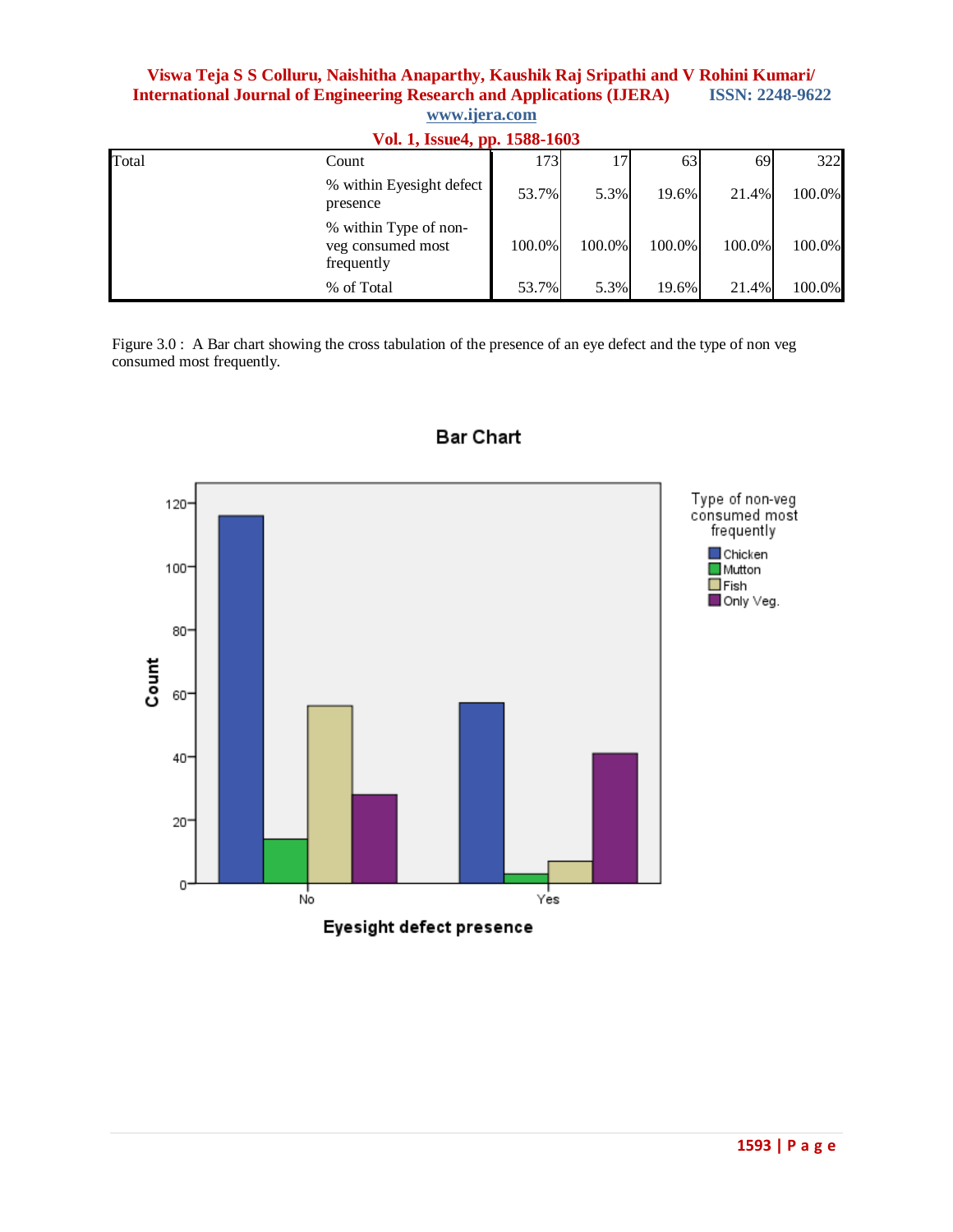#### **Vol. 1, Issue4, pp. 1588-1603**

Table 3.1 : A table showing the chi-square tests conducted to test the association between presence of an eyesight defect and the type of non-vegetarian food consumed.

**Since the p value obtained from the chi square test is less than 0.05 (the assumed level of significance), we conclude that there is an association between the presence of an eyesight defect in the subject and the type of non-vegetarian consumed most frequently.**

| <b>CHI-SQUATE LESLS</b>         |            |    |                              |  |  |  |  |
|---------------------------------|------------|----|------------------------------|--|--|--|--|
|                                 | Value      | df | Asymp. Sig. $(2-)$<br>sided) |  |  |  |  |
| Pearson Chi-Square              | $36.904^a$ |    | .000                         |  |  |  |  |
| Likelihood Ratio                | 38.548     |    | .000                         |  |  |  |  |
| Linear-by-Linear<br>Association | 4.486      |    | .034                         |  |  |  |  |
| N of Valid Cases                | 322        |    |                              |  |  |  |  |

**Chi-Square Tests**

a. 0 cells (.0%) have expected count less than 5. The minimum expected count is 5.70.

Table 4.0 : A table showing the crosstabulation between presence of an Eyesight defect and the Average number of hours spent watching tv (per day)

|                 |                | o                                                                  |          |                                                        |       |        |
|-----------------|----------------|--------------------------------------------------------------------|----------|--------------------------------------------------------|-------|--------|
|                 |                |                                                                    |          | Average number of hours spent watching tv<br>(per day) |       |        |
|                 |                |                                                                    | $\leq$ 1 | $1 - 3$                                                | >3    | Total  |
| Eyesight defect | N <sub>o</sub> | Count                                                              | 84       | 79                                                     | 51    | 214    |
| presence        |                | % within Eyesight<br>defect presence                               | 39.3%    | 36.9%                                                  | 23.8% | 100.0% |
|                 |                | % within Average<br>number of hours spent<br>watching tv (per day) | 66.1%    | 60.8%                                                  | 78.5% | 66.5%  |
|                 |                | % of Total                                                         | 26.1%    | 24.5%                                                  | 15.8% | 66.5%  |
|                 | Yes            | Count                                                              | 43       | 51                                                     | 14    | 108    |
|                 |                | % within Eyesight<br>defect presence                               | 39.8%    | 47.2%                                                  | 13.0% | 100.0% |
|                 |                | % within Average<br>number of hours spent<br>watching tv (per day) | 33.9%    | 39.2%                                                  | 21.5% | 33.5%  |
|                 |                | % of Total                                                         | 13.4%    | 15.8%                                                  | 4.3%  | 33.5%  |

|  |  |  | Eyesight defect presence * Average number of hours spent watching tv (per day) Crosstabulation |
|--|--|--|------------------------------------------------------------------------------------------------|
|  |  |  |                                                                                                |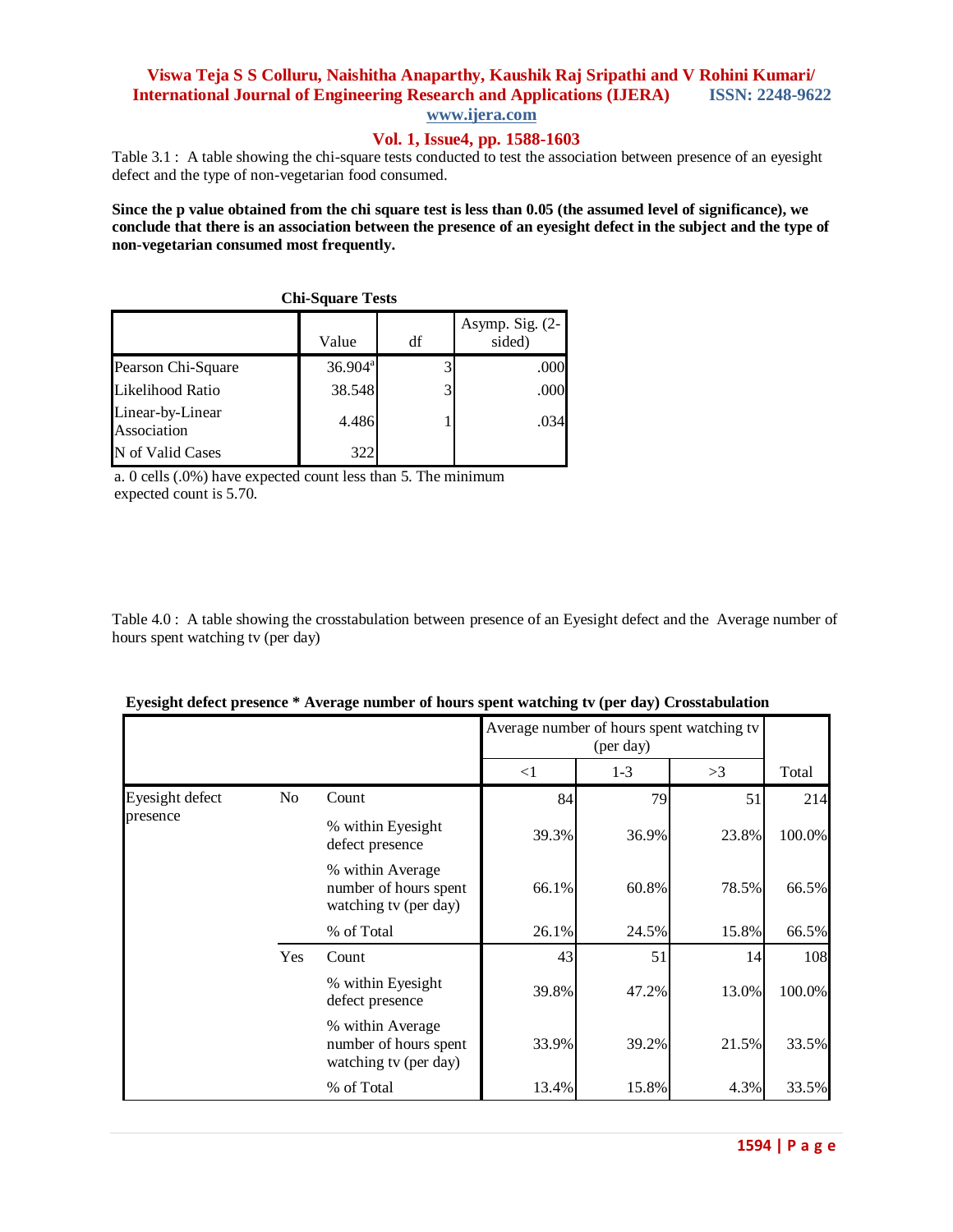|       | Vol. 1, Issue 4, pp. 1588-1603                                     |        |        |        |        |  |  |  |
|-------|--------------------------------------------------------------------|--------|--------|--------|--------|--|--|--|
| Total | Count                                                              | 127    | 130    | 65     | 322    |  |  |  |
|       | % within Eyesight<br>defect presence                               | 39.4%  | 40.4%  | 20.2%  | 100.0% |  |  |  |
|       | % within Average<br>number of hours spent<br>watching tv (per day) | 100.0% | 100.0% | 100.0% | 100.0% |  |  |  |
|       | % of Total                                                         | 39.4%  | 40.4%  | 20.2%  | 100.0% |  |  |  |

Figure 4.0 : A Bar Chart showing the cross tabulation between the presence of an eye defect and the average number of hours spent watching television per day.



**Bar Chart**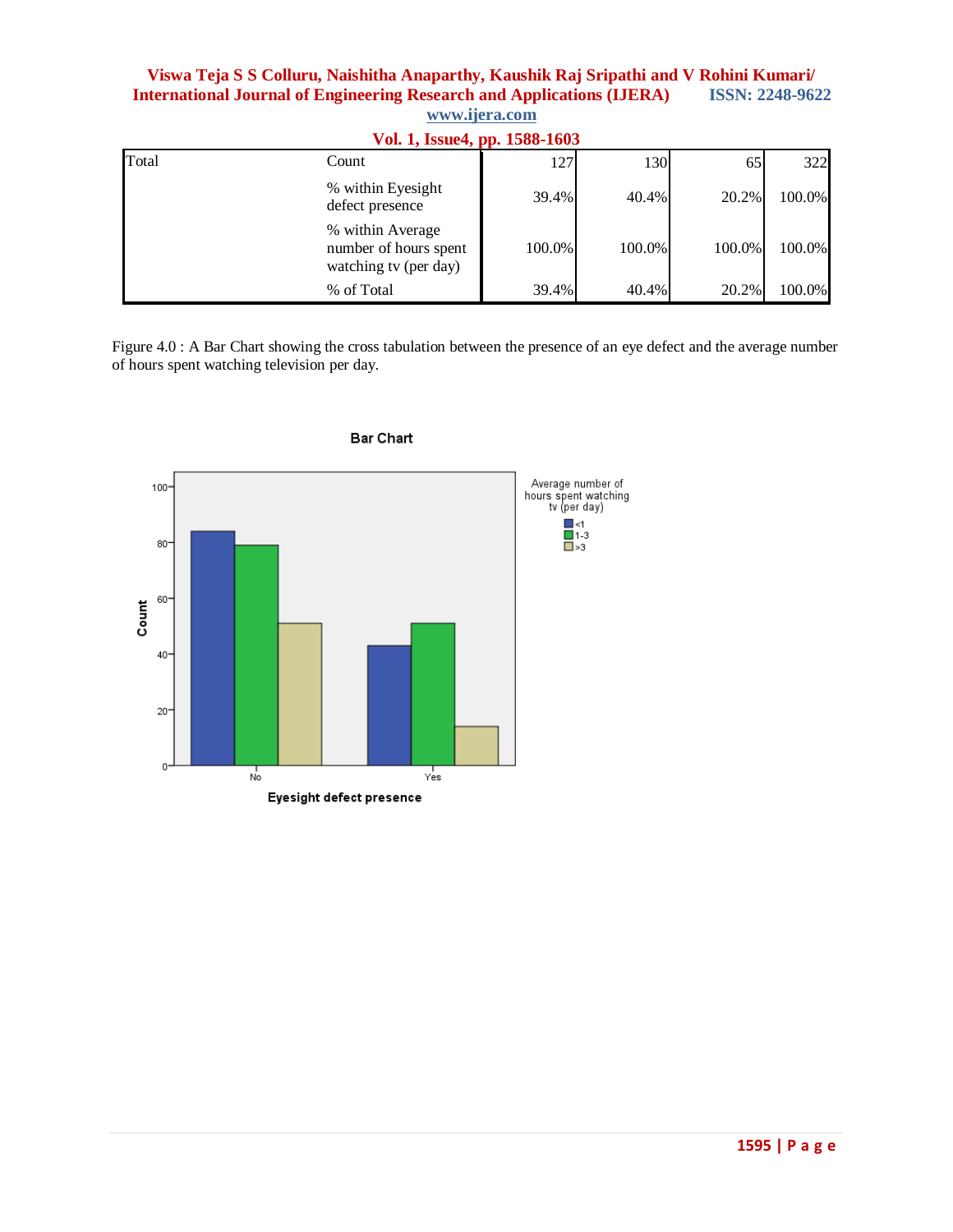#### **Vol. 1, Issue4, pp. 1588-1603**

Table 4.1 : A table showing the chi-square tests conducted to test the association between presence of an eyesight defect and the average number of hours spent watching television per day.

**Since the p value obtained from the chi square test is less than 0.05 (the assumed level of significance), we conclude that there is an association between the presence of an eyesight defect and hours spent watching television per day.**

| <b>Chi-Square Tests</b>      |                 |    |                              |  |  |  |
|------------------------------|-----------------|----|------------------------------|--|--|--|
|                              | Value           | df | Asymp. Sig. $(2-)$<br>sided) |  |  |  |
| Pearson Chi-Square           | $6.095^{\rm a}$ |    | .047                         |  |  |  |
| Likelihood Ratio             | 6.380           |    | .041                         |  |  |  |
| Linear-by-Linear Association | 1.672           |    | .196                         |  |  |  |
| of Valid Cases               | 322             |    |                              |  |  |  |

a. 0 cells (.0%) have expected count less than 5. The minimum expected count is 21.80.

Table 5.0 : A table showing the cross-tabulation between the presence of an eye defect in a subject and the presence of an eye defect in his/ her mother.

|                 |                |                                          | Type of deficiency in mother |               |        |        |        |
|-----------------|----------------|------------------------------------------|------------------------------|---------------|--------|--------|--------|
|                 |                |                                          | myopia                       | hypermetropia | none   | both   | Total  |
| Eyesight defect | N <sub>o</sub> | Count                                    | 42                           | 41            | 91     | 40     | 214    |
| presence        |                | % within Eyesight<br>defect presence     | 19.6%                        | 19.2%         | 42.5%  | 18.7%  | 100.0% |
|                 |                | % within Type of<br>deficiency in mother | 70.0%                        | 59.4%         | 75.2%  | 55.6%  | 66.5%  |
|                 |                | % of Total                               | 13.0%                        | 12.7%         | 28.3%  | 12.4%  | 66.5%  |
|                 | Yes            | Count                                    | 18                           | 28            | 30     | 32     | 108    |
|                 |                | % within Eyesight<br>defect presence     | 16.7%                        | 25.9%         | 27.8%  | 29.6%  | 100.0% |
|                 |                | % within Type of<br>deficiency in mother | 30.0%                        | 40.6%         | 24.8%  | 44.4%  | 33.5%  |
|                 |                | % of Total                               | 5.6%                         | 8.7%          | 9.3%   | 9.9%   | 33.5%  |
| Total           |                | Count                                    | 60                           | 69            | 121    | 72     | 322    |
|                 |                | % within Eyesight<br>defect presence     | 18.6%                        | 21.4%         | 37.6%  | 22.4%  | 100.0% |
|                 |                | % within Type of<br>deficiency in mother | 100.0%                       | 100.0%        | 100.0% | 100.0% | 100.0% |
|                 |                | % of Total                               | 18.6%                        | 21.4%         | 37.6%  | 22.4%  | 100.0% |

#### **Eyesight defect presence \* Type of deficiency in mother Crosstabulation**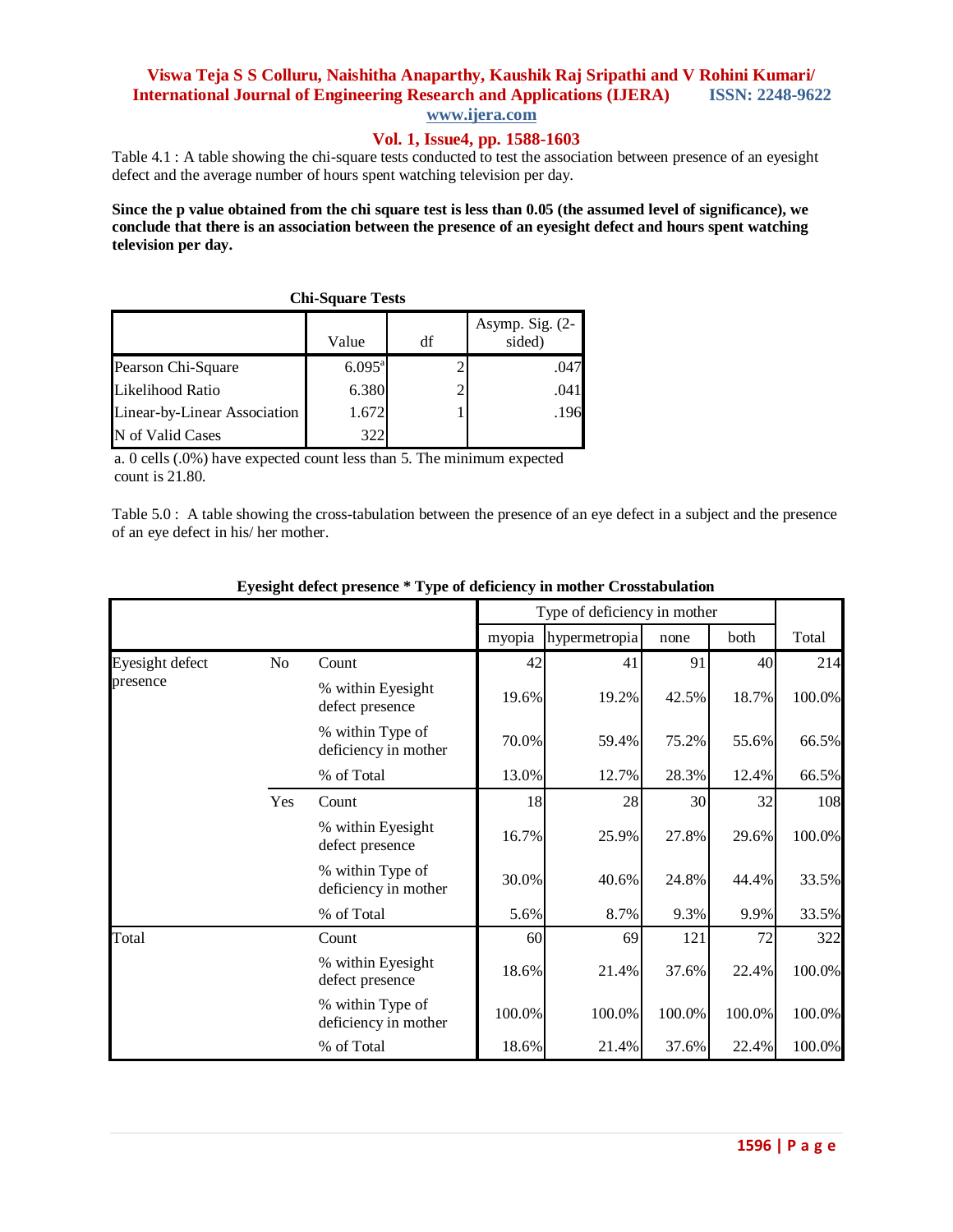**Vol. 1, Issue4, pp. 1588-1603**

Figure 5.0 : A bar chart showing the cross-tabulation between the presence of an eye defect in a subject and the presence of an eye defect in his/ her mother.



Table 5.1 : A Table showing the chi-square tests conducted to test the association between presence of an eyesight defect in a subject and the presence of an eye defect in his/her mother.

**Since the p value obtained from the chi square test is less than 0.05 (the assumed level of significance), we conclude that there is an association between the presence of an eyesight defect in the subject and the presence of an eyesight defect in his/her mother.**

**Chi-Square Tests**

|                              | Value              | df | Asymp. Sig. $(2-$<br>sided) |
|------------------------------|--------------------|----|-----------------------------|
| Pearson Chi-Square           | $9.865^{\text{a}}$ |    | .020                        |
| Likelihood Ratio             | 9.884              |    | .020                        |
| Linear-by-Linear Association | .693               |    | .405                        |
| N of Valid Cases             | 322                |    |                             |

a. 0 cells (.0%) have expected count less than 5. The minimum expected count is 20.12.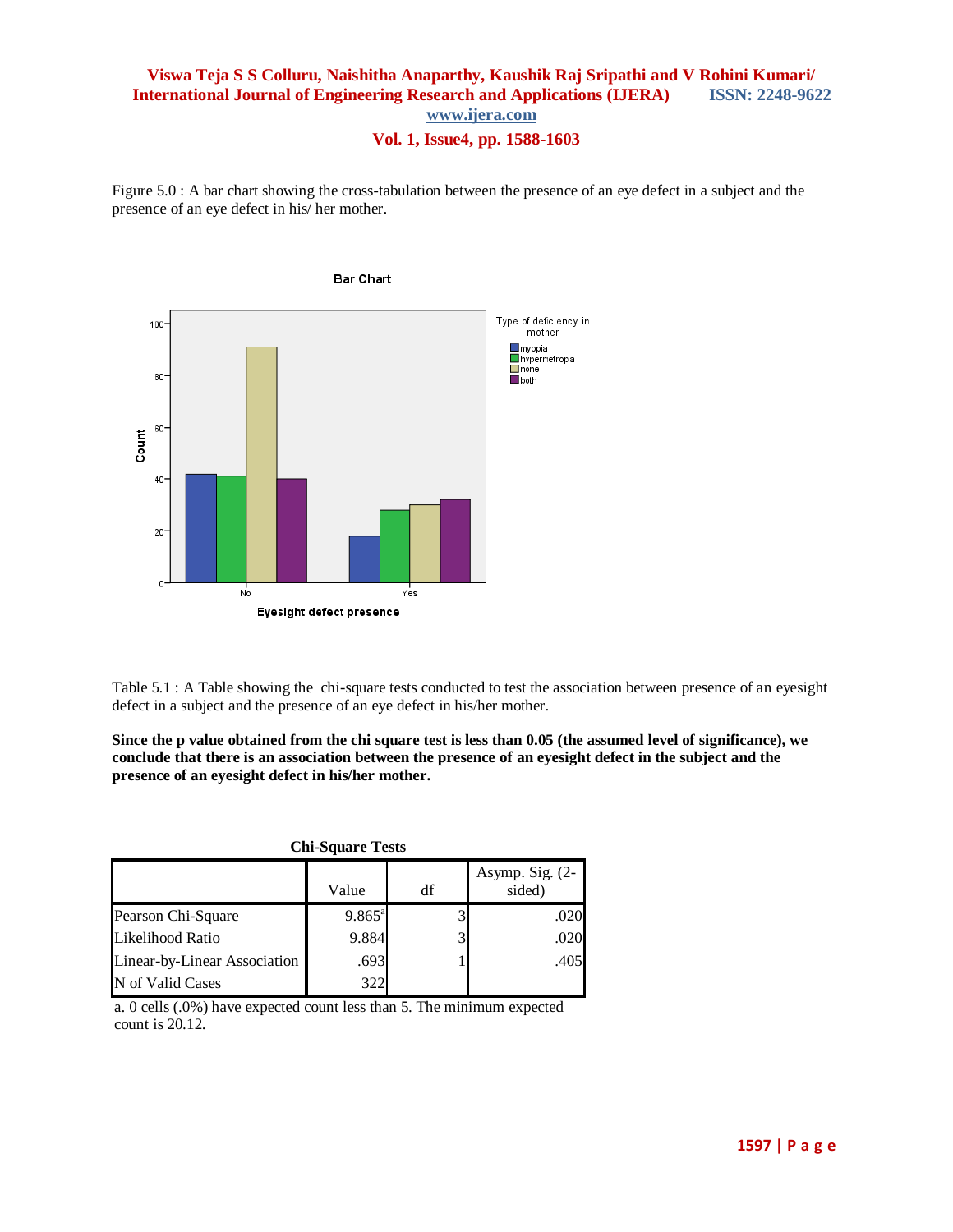# **Vol. 1, Issue4, pp. 1588-1603**

Table 6.0 : A Table showing the cross-tabulation between the presence of an eye defect and the average number of hours spent reading per day.

|                 |     |                                                                | Average number of hours spent reading (per<br>day) |        |        |        |
|-----------------|-----|----------------------------------------------------------------|----------------------------------------------------|--------|--------|--------|
|                 |     |                                                                | $\leq 1$                                           | $1-3$  | >3     | Total  |
| Eyesight defect | No  | Count                                                          | 79                                                 | 95     | 40     | 214    |
| presence        |     | % within Eyesight defect<br>presence                           | 36.9%                                              | 44.4%  | 18.7%  | 100.0% |
|                 |     | % within Average<br>number of hours spent<br>reading (per day) | 67.5%                                              | 68.3%  | 60.6%  | 66.5%  |
|                 |     | % of Total                                                     | 24.5%                                              | 29.5%  | 12.4%  | 66.5%  |
|                 | Yes | Count                                                          | 38                                                 | 44     | 26     | 108    |
|                 |     | % within Eyesight defect<br>presence                           | 35.2%                                              | 40.7%  | 24.1%  | 100.0% |
|                 |     | % within Average<br>number of hours spent<br>reading (per day) | 32.5%                                              | 31.7%  | 39.4%  | 33.5%  |
|                 |     | % of Total                                                     | 11.8%                                              | 13.7%  | 8.1%   | 33.5%  |
| Total           |     | Count                                                          | 117                                                | 139    | 66     | 322    |
|                 |     | % within Eyesight defect<br>presence                           | 36.3%                                              | 43.2%  | 20.5%  | 100.0% |
|                 |     | % within Average<br>number of hours spent<br>reading (per day) | 100.0%                                             | 100.0% | 100.0% | 100.0% |
|                 |     | % of Total                                                     | 36.3%                                              | 43.2%  | 20.5%  | 100.0% |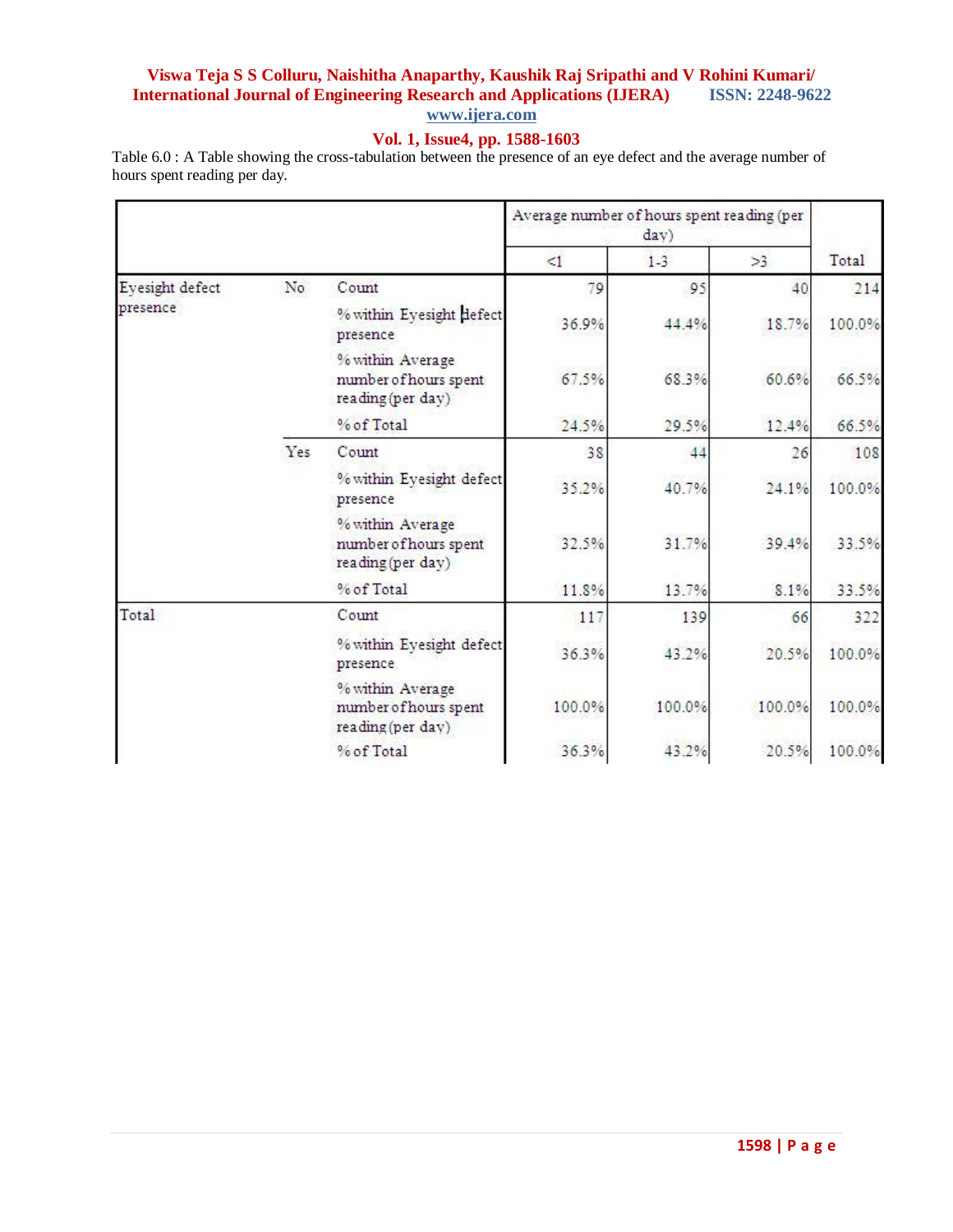## **Vol. 1, Issue4, pp. 1588-1603**

Figure 6.0 : A bar chart showing the cross-tabulation between the presence of an eye defect and the average number of hours spent reading per day.



**Bar Chart** 

Table 6.1 : A Table showing the chi-square tests conducted to test the association between presence of an eyesight defect in a subject and the average number of hours spent reading per day.

**Since the p value obtained from the chi square test is more than 0.05 (the assumed level of significance), we conclude that there is no statistically significant association between the presence of an eyesight defect in the subject and the average number of hours spent reading per day.**

| <b>Chi-Square Tests</b>      |                 |    |                             |  |  |  |  |
|------------------------------|-----------------|----|-----------------------------|--|--|--|--|
|                              | Value           | df | Asymp. Sig. $(2-$<br>sided) |  |  |  |  |
| Pearson Chi-Square           | $1.295^{\rm a}$ |    | .523                        |  |  |  |  |
| Likelihood Ratio             | 1.272           |    | .529                        |  |  |  |  |
| Linear-by-Linear Association | .666            |    | .414                        |  |  |  |  |
| N of Valid Cases             | 322             |    |                             |  |  |  |  |

a. 0 cells (.0%) have expected count less than 5. The minimum expected count is 22.14.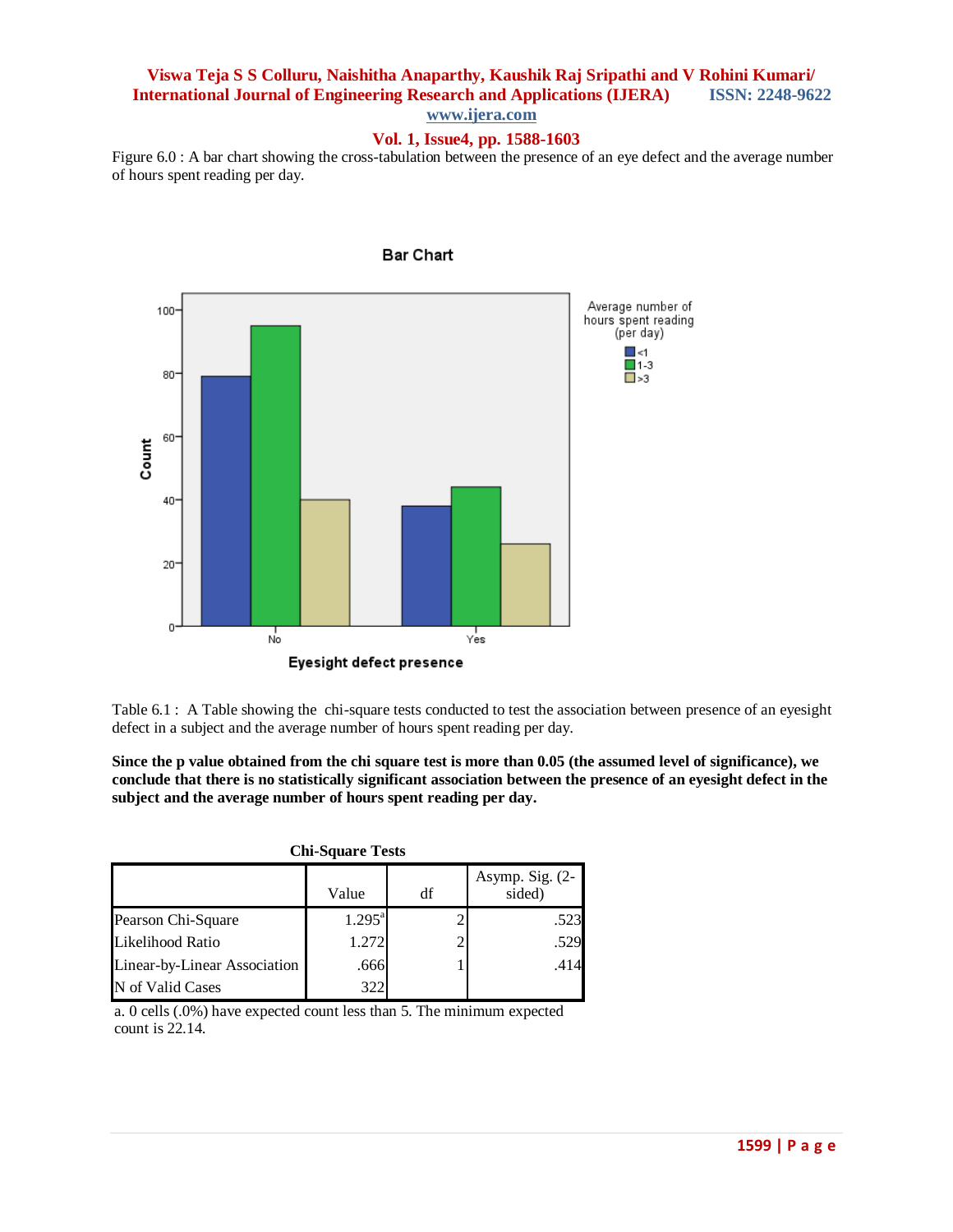### **Vol. 1, Issue4, pp. 1588-1603**

Table 7.0; A table showing the cross-tabulation between presence of an eyesight defect in a subject and the average number of hours spent reading and watching television per day.

|                 |     |                                          | number of hours $tv +$ books |                     |                   |                   |             |             |
|-----------------|-----|------------------------------------------|------------------------------|---------------------|-------------------|-------------------|-------------|-------------|
|                 |     |                                          | $0$ to $2$<br>hours          | $2$ to $3$<br>hours | $3$ to 4<br>hours | $4$ to 6<br>hours | >6<br>hours | Total       |
| Eyesight defect | No  | Count                                    | 31                           | 61                  | 78                | 37                | 7           | 214         |
| presence        |     | % within Eyesight<br>defect presence     | 14.5%                        | 28.5%               | 36.4%             | 17.3%             |             | 3.3% 100.0% |
|                 |     | % within number of<br>hours $tv +$ books | 70.5%                        | 63.5%               | 64.5%             | 72.5%             | 70.0%       | 66.5%       |
|                 |     | % of Total                               | 9.6%                         | 18.9%               | 24.2%             | 11.5%             | 2.2%        | 66.5%       |
|                 | Yes | Count                                    | 13                           | 35                  | 43                | 14                | 3           | 108         |
|                 |     | % within Eyesight<br>defect presence     | 12.0%                        | 32.4%               | 39.8%             | 13.0%             |             | 2.8% 100.0% |
|                 |     | % within number of<br>hours $tv +$ books | 29.5%                        | 36.5%               | 35.5%             | 27.5%             | 30.0%       | 33.5%       |
|                 |     | % of Total                               | 4.0%                         | 10.9%               | 13.4%             | 4.3%              | .9%         | 33.5%       |
| Total           |     | Count                                    | 44                           | 96                  | 121               | 51                | 10          | 322         |
|                 |     | % within Eyesight<br>defect presence     | 13.7%                        | 29.8%               | 37.6%             | 15.8%             |             | 3.1% 100.0% |
|                 |     | % within number of<br>hours $tv +$ books | 100.0%                       | 100.0%              | 100.0%            | 100.0%            | 100.0%      | 100.0%      |
|                 |     | % of Total                               | 13.7%                        | 29.8%               | 37.6%             | 15.8%             |             | 3.1% 100.0% |

### **Eyesight defect presence \* number of hours tv + books Crosstabulation**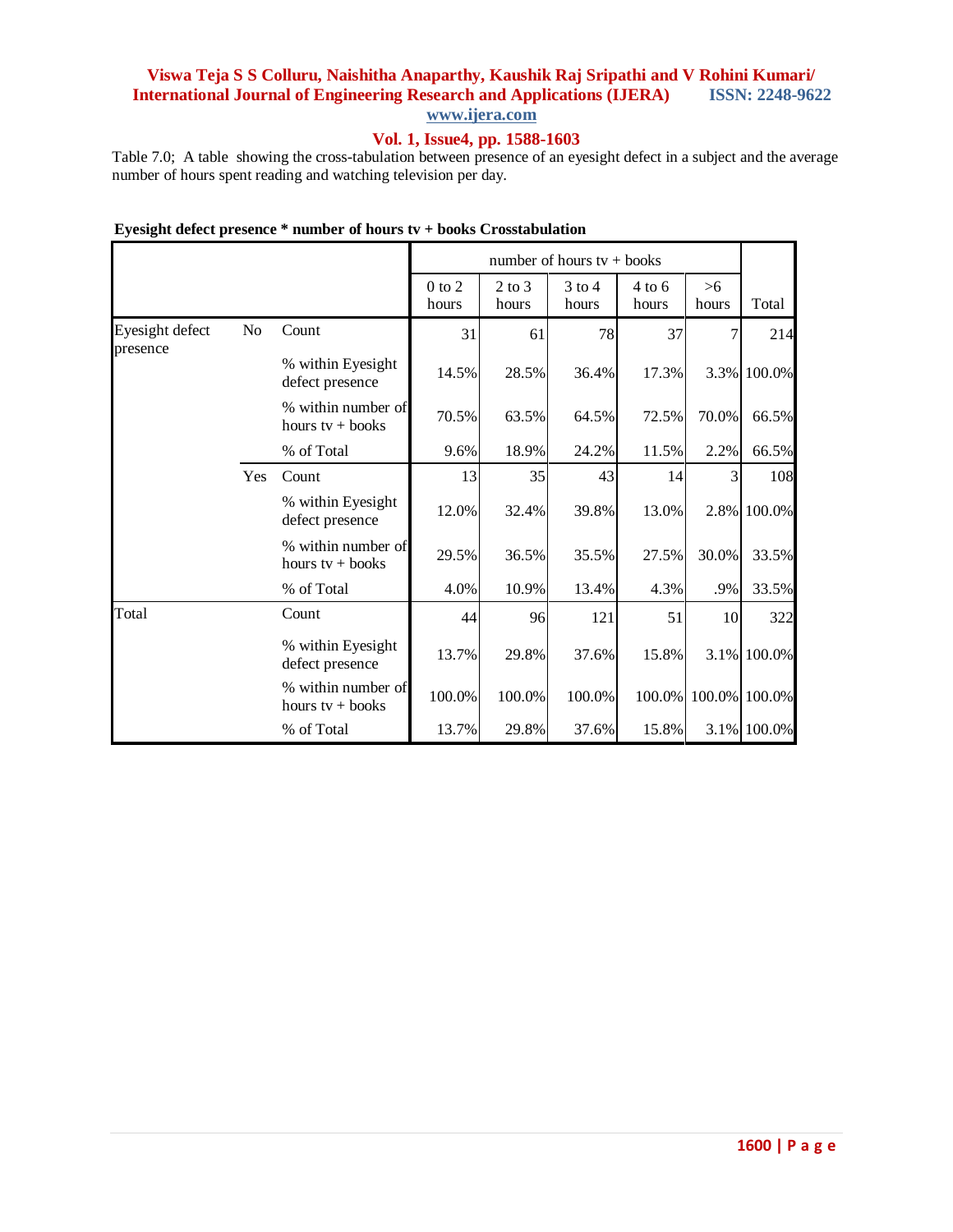### **Vol. 1, Issue4, pp. 1588-1603**

Figure 7.0 : A figure showing the cross-tabulation between presence of an eyesight defect in a subject and the average number of hours spent reading and watching television per day.



**Bar Chart** 

Table 7.1: A Table showing the chi-square tests conducted to test the association between presence of an eyesight defect in a subject and the average number of hours spent reading and watching television per day.

**Since the p value obtained from the chi square test is more than 0.05 (the assumed level of significance), we conclude that there is no statistically significant association between the presence of an eyesight defect in the subject and the average number of hours spent reading and watching television per day.**

| <b>CIII-Square Tests</b>     |                 |    |                           |  |  |  |  |
|------------------------------|-----------------|----|---------------------------|--|--|--|--|
|                              | Value           | df | Asymp. Sig. (2-<br>sided) |  |  |  |  |
| Pearson Chi-Square           | $1.803^{\rm a}$ |    | .772                      |  |  |  |  |
| Likelihood Ratio             | 1.833           |    | .766                      |  |  |  |  |
| Linear-by-Linear Association | .133            |    | .715                      |  |  |  |  |
| N of Valid Cases             | 322             |    |                           |  |  |  |  |

**Chi-Square Tests**

a. 1 cells (10.0%) have expected count less than 5. The minimum expected count is 3.35.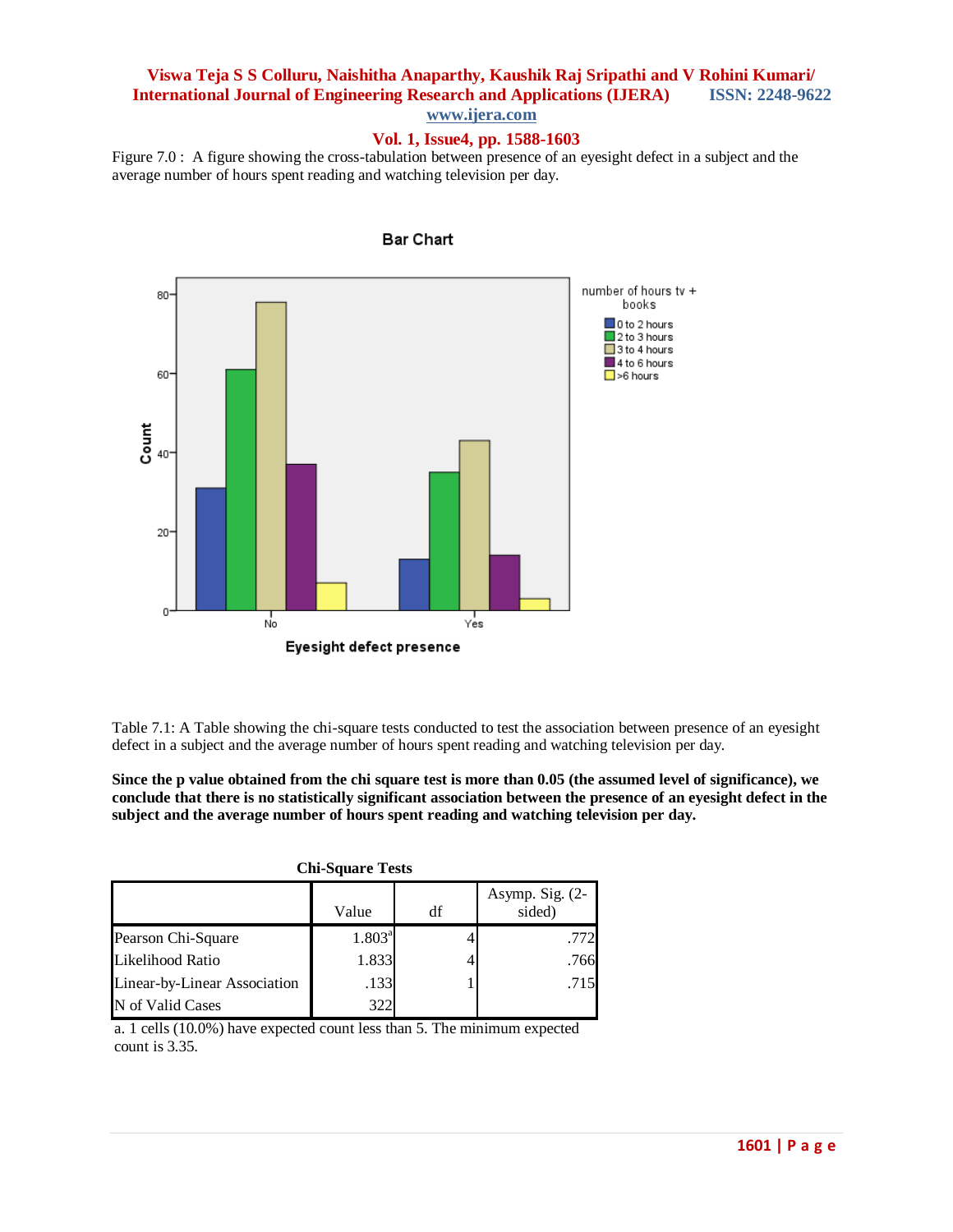#### **Vol. 1, Issue4, pp. 1588-1603**

#### **5. Discussion And Conclusion**

Keeping in mind the sample size and the endemic nature of the population, we first of all would like to emphasize that by citing any statistically significant association between variables, we do not imply that a causal relationship has been established between the factors/variables in question. Taking cognizance of the resources in hand, we have looked to establish scientifically, the associations that have been claimed in relevant literature. After a suitable statistical analysis, we have presented our results and compared them with prior literature in each case (if extant) with a certain degree of circumspection as results have been found to vary greatly depending on the race, ethnicity, occupation, environment and other factors [11], [12].

The prevalence of myopia, according to our study, was found to be consistent with prior studies (South and South East Asian countries have an average rate of myopia incidence of 41 %, primarily in young adults) [13],[14].

As stated previously, there has been a dearth of knowledge regarding the association between the presence of a refractive error (we assume here that susceptibility is a concomitant conclusion) and the diet type of the subject. This can be attributed to the sparse number of vegetarians present outside the Indian sub-continent. It is also to be noted that by a vegetarian diet, we do not mean "primarily vegetarian" and that the classification is absolute (inclusive of lactose over vegetarians who consume eggs). We have found one similar study by Niroula and Saha  $^{[7]}$  who examined refractive errors with respect to various factors (including diet type) in Pokhara city, Nepal and found that 10.52 % of vegetarian and 6.17 % of non-vegetarian school going children had refractive errors. In their study this disparity was not statistically significant though they cite nutritional differences as important factors in causing refractive errors in children. We went one step ahead and also tried to eke out any differences that may arise due to the type of meat consumed. We have found that only 11.1% of fish eaters reported a refractive error where as 32.9% of chicken eaters did. It is of course to be noted that 173 chicken eaters were examined in contrast to 63 fish eaters. There is no documented disparity prior to our study, though it is common hearsay along the coasts of the Bay of Bengal that fish meat keeps the eyes healthy.

One extremely interesting finding that we wish to highlight is the statistically significant association between the presence of an eye defect in the subject and in that of his/her mother (the association was not to found to be significant with the case of the father). Heredity has already been established as a key factor implicated in the onset of juvenile myopia. Our study opens up the scope for wider investigation into myopia onset even at the later stages of childhood and adolescence.

A number of studies have shown higher incidence of myopia with the level of education, literacy [15],[16] and also the levels of IQ (Intelligence Quotient) [17]. This has been attributed to the "near work" or studying/ reading habits of the subjects. The previous observation has been buffeted by a possible converse: Hyperopic children have lesser IQ and fewer scholastic achievements. Regarding IQ there have been several theories: IQ testing is near work and hence lesser strain for the myopes. Conversely, myopes have are more voracious readers and hence have better IQ"s. Still another theory is that the pleiotropic genes affect the size of the brain and the eyes simultaneously. Our study has found that there is no significant association between the number of hours spent reading and the presence of a refractive error (91.3 % of subjects with a refractive error are myopes). This particular finding, though in absolute disagreement with the theory proposed to explain the different rates of myopia prevalence in rural and urban children in north India[6], can be construed to be in concord, at least in part, with two most recent studies that myopia may be associated with higher IQ independent of the number of hours read [18]. Contrary to our observation with reading, we have found an association with of the presence of a refractive error with the average number of hours spent watching television per day. There has been a widespread campaign all over the world to reduce television watching in children, citing the fact that fifty years ago myopia was hardly seen and now about 1.6 billion people world over suffer with this affliction – a trend that is concurrent with the rise of the television, initially, and the computer, later on, to be pervasive domestically. To allow tractable comparison with previous studies, we have attempted to formulate the "near work" variable by adding the number of hours spent reading and the number of hours spent watching television by each subject. This "strain" was also found to be statistically independent of the presence of a refractive error. Thus, based on our data, myopia seems to be the culmination of a complex symphony of certain types of strain, diet and heredity.